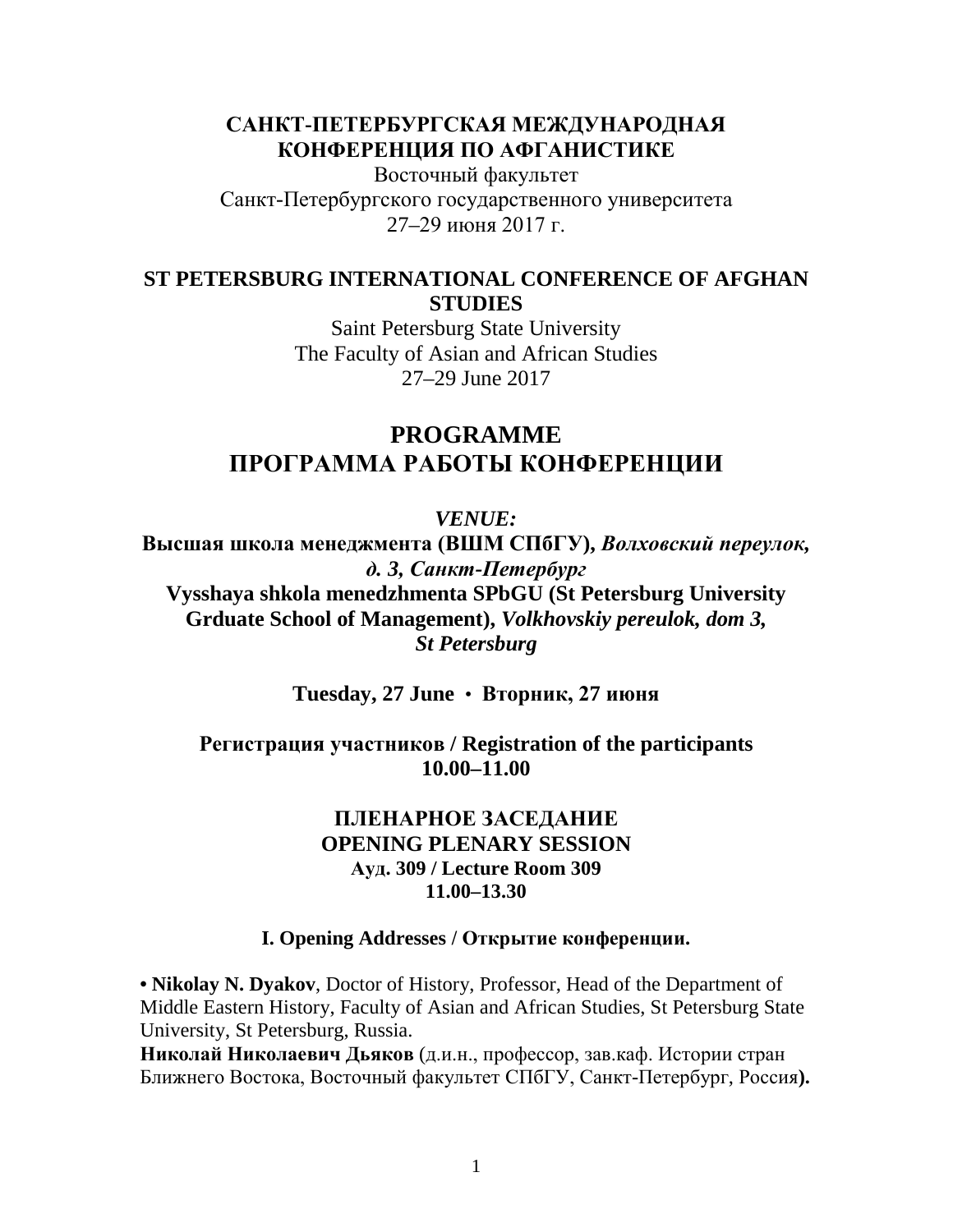**• Magnus Marsden**, Ph D, Professor of Social Anthropology, Director of the Sussex Asia Centre, University of Sussex, Brighton, UK.

**• Mikhail Pelevin,** Doctor of Philology, Professor, Head of the Department of Iranian Philology, Faculty of Asian and African Studies, St Petersburg State University, St Petersburg, Russia.

**Михаил Сергеевич Пелевин**, д.ф.н., профессор, зав.каф. Иранской филологии, Восточный факультет СПбГУ, Санкт-Петербург, Россия.

# **II. Papers / Доклады:**

# **Секция 1. Историография и источниковедение Афганистана и трансграничных регионов афганской культурно-лингвистической ойкумены**

# **Председатель:** В.С. Христофоров **Panel One. Historiography and Sources on Afghanistan and the Liminal Areas of the Afghan Linguistic and Cultural** *Oecumene* **Chairman:** Vasily Khristoforov

- 1. Генрико Сергеевна Харатишвили (Восточный факультет СПбГУ, Санкт-Петербург, Россия). Преподавание дариязычных источников на Восточном факультете СПбГУ. [Genriko Kharatishvili (Faculty of Asian and African Studies, St Petersburg State University, St Petersburg, Russia). Teaching the Dari Language Sources at the Faculty of Asian and African Studies of St Petersburg State University.] (In Russian).
- 2. Vladimir S. Boyko (Altai State Pedagogical University /Altai State University, Barnaul, Russia). A.V. Stanishevsky and the Problems of Forming an Expert-Analytical Direction in Soviet Afghanistan Studies.
- 3. Paul Bucherer-Dietschi (Swiss Afghanistan Institute, Bubendorf, Switzerland), Hans-Ulrich Seidt (German Federal Foreign Office, Berlin, Germany). The Continuing Relevance of the Afghan Boundary Commission, 1885–1887: Sources and Documents in the Bibliotheca Afghanica / Swiss Afghanistan Institute.
- 4. Заринэ Алиевна Джандосова (Восточный факультет, СПбГУ, Санкт-Петербург, Россия). Персидское сочинение *Бадā'иʻ ал-ахбāр* Шайх алислāма Бихбахāнӣ как источник по истории афганского завоевания Ирана в 1720-х годах. [Zarine Dzhandosova (Faculty of Asian and African Studies, St Petersburg State University, St Petersburg, Russia). The Persian Work *Bada'i' al-Аkhbar* by Shaykh al-Islam Bihbahani as a Source on the History of the Afghan Conquest of Iran in the 1720's.] (In Russian).

# **13.30–14.30 Обед/ Lunch**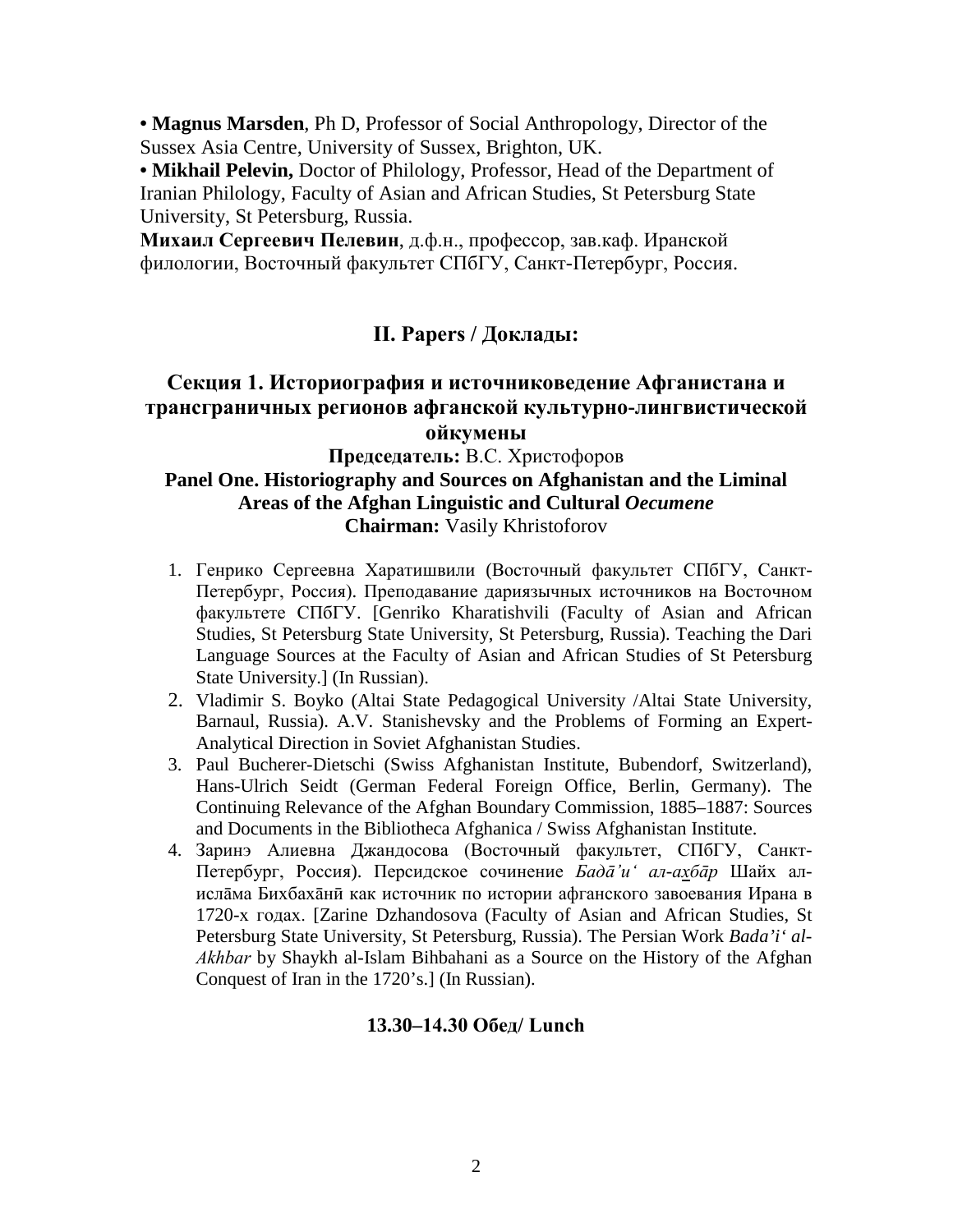# **Секция 1. Историография и источниковедение Афганистана и трансграничных регионов афганской культурно-лингвистической ойкумены**

## **Председатель:** Бенджамин Д. Хопкинс **Panel One (***continuation***). Historiography and Sources on Afghanistan and the Liminal Areas of the Afghan Linguistic and Cultural** *Oecumene* **Chairman:** Benjamin D. Hopkins **14.30 – 16.30**

- 5. Nile Green (University of California, Los Angeles (UCLA), USA). Writing History in Mid-Century Afghanistan: From *Tarikh* to Archaeology.
- 6. Сергей Евгеньевич Григорьев (Восточный факультет СПбГУ, Санкт-Петербург, Россия). Афганцы. Австралийский след. [Sergey Grigorev (Faculty of Asian and African Studies, St Petersburg State University, St Petersburg, Russia). The Afghans and their Australian Mark.] (In Russian).
- 7. Василий Степанович Христофоров (Российский государственный гуманитарный университет; Институт российской истории РАН, Москва, Россия). Российская историография и источники по истории военнополитического присутствия СССР в Афганистане (1978–1991). [Vasily S. Khristoforov (Russian State University for the Humanities; Institute of Russian History, Russian Academy of Sciences, Moscow, Russia). The Newest Historiography and Sources on the History of the Military and Political Presence of the USSR in Afghanistan (1978-1991).] (In Russian).
- 8. Arianfar Aziz (Afghanistan; Center for Afghanistan Studies and Research, Frankfurt-am-Main, Germany). Малоисследованные вопросы истории Афганистана. [Understudied Problems of Afghan History]. (In Russian).

## **16.30–17.00 Перерыв/ Coffee break**

### **Discussion on the establishment of the International Association of Afghan Studies**

**Председатель:** М.С.Пелевин **Докладчик:** С.Б. Андреев **Chairman:** Mikhail Pelevin **Presenter:** Sergei Andreyev **17.00-18.00**

*Дом Ученых* **(Дворец Великого Князя Владимира Александровича), Дворцовая наб. 26** *Dom Uchenykh* **(Academics' Club) (former Palace of Grand Duke Vladimir Alexandrovich), Dvortsovaya naberejnaya, dom 26** *(Bus transfer will be provided)* **Экскурсия/ Tour of the premises 18.30 – 19.00 БАНКЕТ / BANQUET 19.00 – 23.00**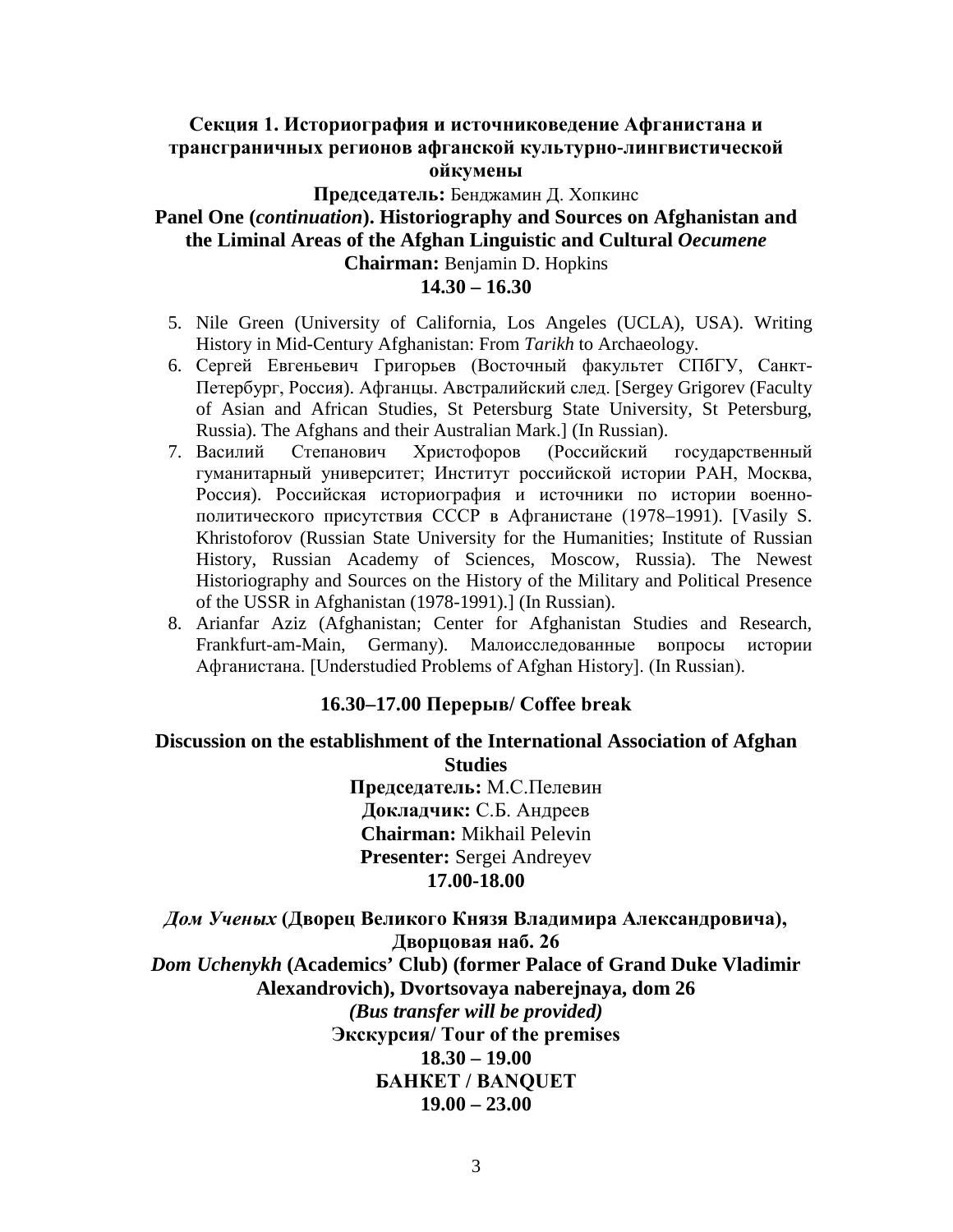## **Среда, 28 июня 2017** • **Wednesday, June 28 Ауд. 209 / Lecture Room 209**

### **Секция 2. Письменные традиции, литература и фольклор Афганистана и трансграничных регионов афганской культурно-лингвистической ойкумены**

#### **Председатель:** C. Риан Перкинс

### **Panel Two. Written Traditions, Literature and Folklore of Afghanistan and the Liminal Areas of the Afghan Linguistic and Cultural** *Oecumene***. Chairman:** C. Ryan Perkins **10.00–11.30**

- 1. Mateusz M. Kłagisz, Khalil Ahmad Arab (Jagiellonian Universty, Cracow, Poland). Education in the First Afghan Short Story *Pānzdah sāl-e qabl* by Moxles-Zādeh.
- 2. C. Ryan Perkins (Stanford University, Stanford, California, USA). Rahat Zakheli and the Rise of the Pashto Short Story.
- 3. Ekaterina Pischurnikova (Faculty of Asian and African Studies, St Petersburg State University, St Petersburg, Russia). Composition Structure of Hamid Momand's *Ghazals*.

## **11.30–11.45 Перерыв/ Coffee break**

#### **Ауд. 209 / Lecture Room 209**

**Секция 3. Общее и особенное в регионах Афганистана и трансграничных регионах афганской культурно-лингвистической ойкумены**

## **Председатель:** С.Б. Андреев

## **Panel Three. The General and the Specific in the Regions of Afghanistan and in the Liminal Areas of the Afghan Linguistic and Cultural** *Oecumene* **Chairman:** Sergei Andreyev **11.45–13.15**

- 1. Robert Nichols (Stockton University, Galloway, New Jersey, USA). The Pashtun Borderlands 1944-1947.
- 2. Magnus Marsden (Sussex Asia Centre, University of Sussex, Brighton, UK). Trading Worlds: Afghan Merchants across Modern Frontiers.
- 3. Olli Ruohomäki (The Finnish Institute of International Affairs, Helsinki, Finland). The Politics of the Afghan Narco-State.

## **13.15–14.15 Обед/ Lunch**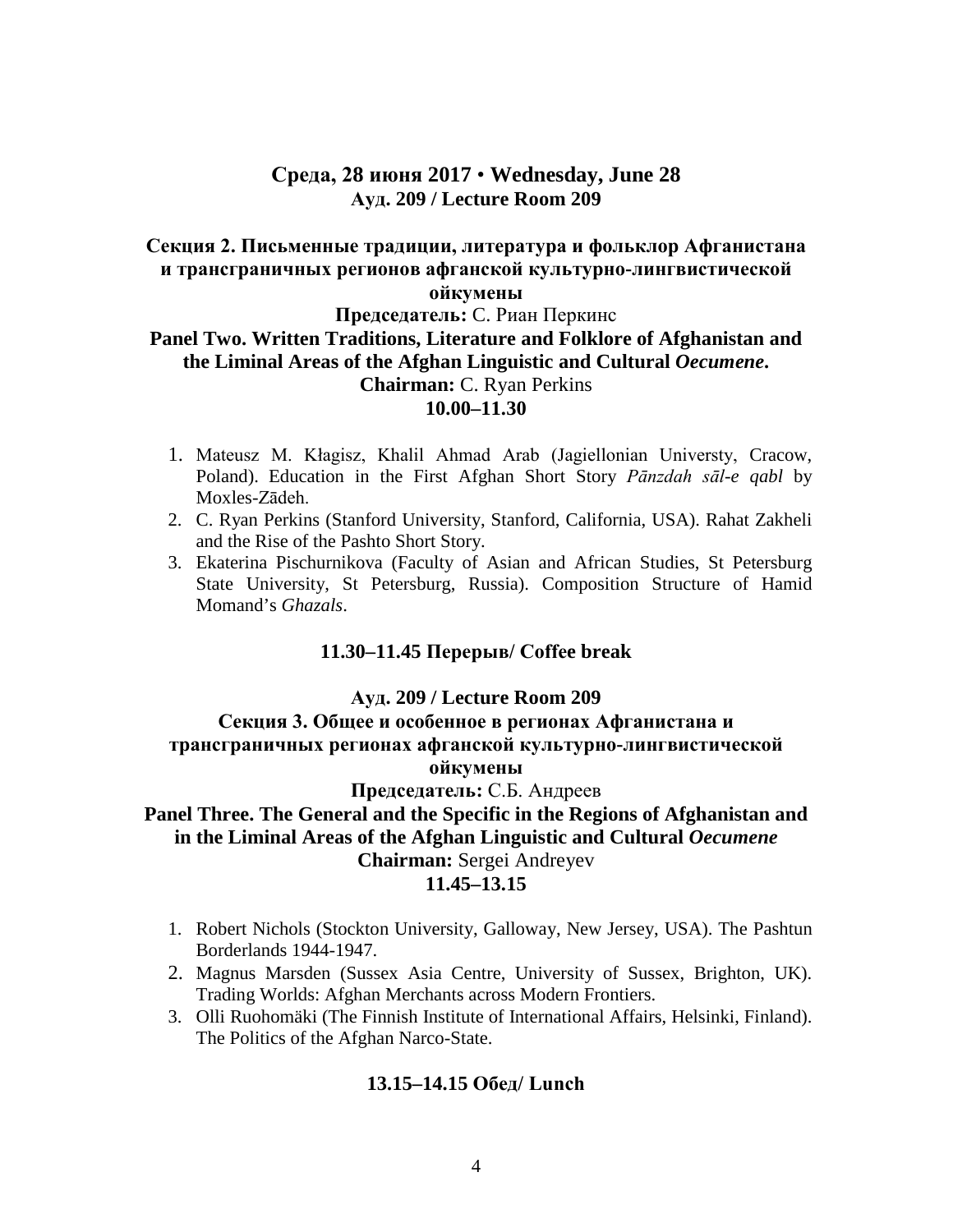# **Ауд. 209 / Lecture Room 209 Секция 3. Общее и особенное в регионах Афганистана и трансграничных регионах афганской культурно-лингвистической ойкумены Председатель:** С.Б. Андреев **Panel 3 (***continuation***). The General and the Specific in the Regions of Afghanistan and in the Liminal Areas of the Afghan Linguistic and Cultural**  *Oecumene* **Chairman:** Sergei Andreyev **14.15–15.45**

- 1. Shah Mahmoud Hanifi (James Madison University Harrisonburg, Virginia, USA). Wood and Water as Environmental Pathways for Globalizing and Re-Localizing Afghanistan Studies.
- 2. Barnett Rubin (Center on International Cooperation, New York, NY, USA). Can Regional Connectivity Stabilize the Afghan State?
- 3. Владимир Никитович Пластун (Новосибирский государственный университет, Новосибирск, Россия). Афганистан: обострение этнического конфликта. [Vladimir N. Plastun (Novosibirsk State University, Novosibirsk, Russia). Afghanistan: the Ethnic Conflict Escalation.] (In Russian).

### **15.45–16.00 Перерыв/ Coffee break**

#### **Ауд. 209 / Lecture Room 209**

# **Секция 4. Языки Афганистана и трансграничных регионов афганской культурно-лингвистической ойкумены**

### **Председатель:** М.С.Пелевин

# **Panel 4. The Languages of Afghanistan and the Liminal Areas of the Afghan Linguistic and Cultural** *Oecumene*

**Chairman:** Mikhail Pelevin

# **16.00–17.30**

- 1. Pavel B. Lurje (The State Hermitage Museum, St Petersburg, Russia). The Area of the Bactrian Language in the early Middle Ages as Seen from Toponymical Data.
- 2. Matteo De Chiara (INaLCO, Paris, France). Bernhard Dorn and the Beginning of Pashto lexicography.
- 3. Youli A. Ioannesyan (Institute of Oriental Manuscripts, Russian Academy of Sciences, St Petersburg, Russia). Major Features and the Linguistic Position of the Khorasani Group of Persian Dialects within the Persian-Dari-Tajiki Linguistic Continuum.

## **17.30–18.00 Перерыв/ Coffee break**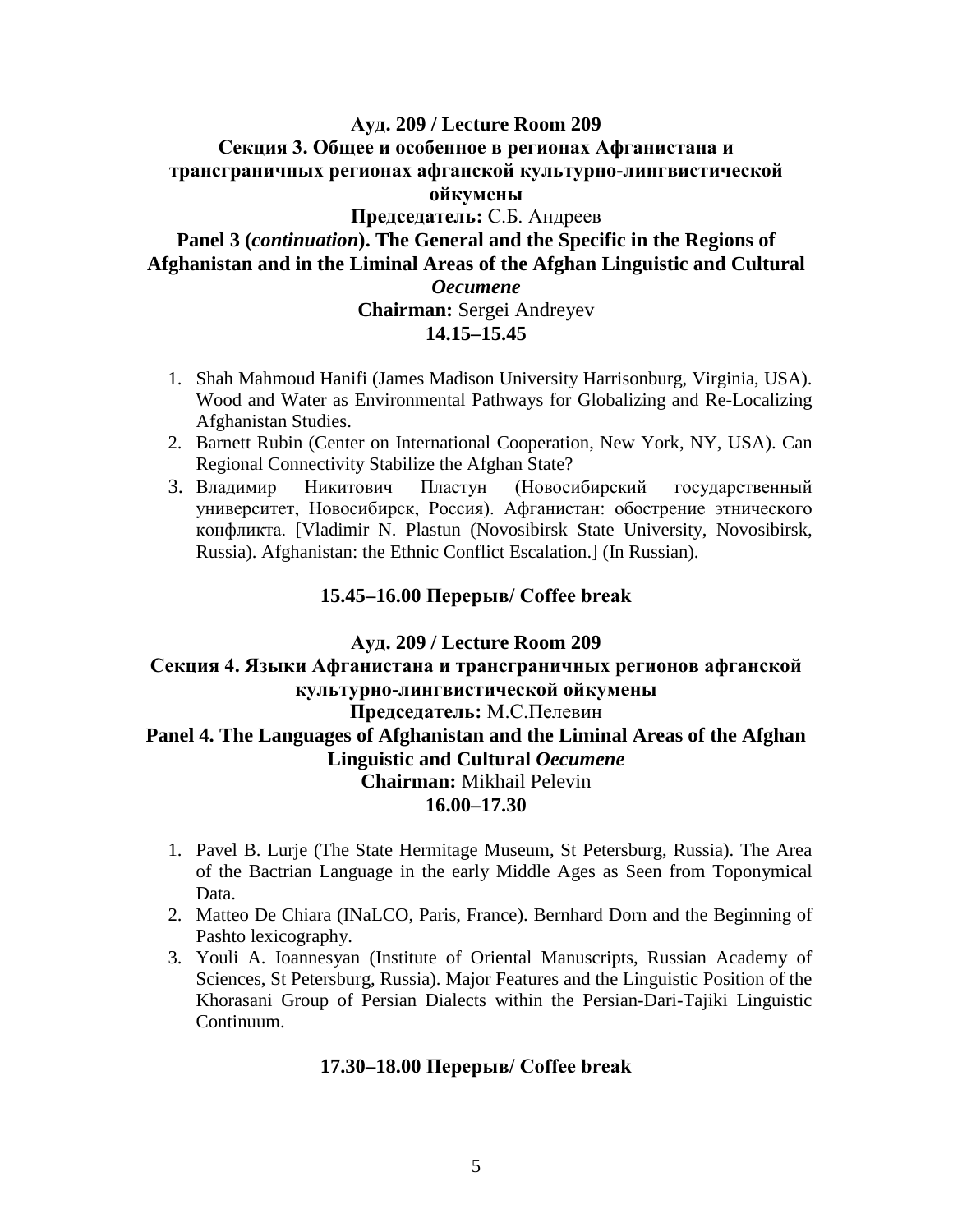# **Секция 4. Языки Афганистана и трансграничных регионов афганской культурно-лингвистической ойкумены Председатель:** М.С.Пелевин **Panel 4 (***continuation***). The Languages of Afghanistan and the Liminal Areas of the Afghan Linguistic and Cultural** *Oecumene* **Chairman:** Mikhail Pelevin **18.00–19.00**

- 4. Muhammad Ali (Department of Pakistani Languages, Allama Iqbal Open University, Islamabad, Pakistan). Comparison of the Two Standard Dialects of Pashto, Spoken in Afghanistan and Pakistan: the Kandahari Dialect and the Yusufzai Dialect.
- 5. Ширваншо Мукбилшоевич Аламшоев (Институт лингвистических исследований РАН, Санкт-Петербург, Россия; Хорогский Гос. Университет, Хорог, Таджикистан). Фразеологическая антонимия в шугнанском языке. [Shervonsho Alamshoev (Institute for Linguistic Studies, Russian Academy of Sciences, St Petersburg, Russia; Khorog State University, Khorog, Tajikistan). Phraseological Antonyms in the Shughni Language.] (In Russian).

# **Экскурсия по Санкт-Петербургу Bus tour of St Petersburg 19.15-22.00**

# **Четверг, 29 июня • Thursday, June 29 Ауд. 209 / Lecture Room 209 Секция 5. Паттерны политической жизни Афганистана и трансграничных регионов афганской культурно-лингвистической ойкумены Председатель:** Magnus Marsden **Panel 5. Political Patterns in Afghanistan and in the Liminal Areas of the Afghan Linguistic and Cultural** *Oecumene***. Chairman:** Magnus Marsden **10.00–11.30**

- 1. Mikhail Pelevin (Faculty of Asian and African Studies, St Petersburg State University, St Petersburg, Russia). The Sheikhs *vs* the Chiefs: a Khatak Case of 1724.
- 2. Florence Shahabi (SOAS, University of London, London, UK). Afghan Intellectuals and the writing of the 1964 Constitution.
- 3. Vahe S. Boyajian (Institute of Archaeology and Ethnography, National Academy of Sciences, Erevan, Armenia). Virtue and Vice: the Dialectics of Afghans' Affiliation among the Baloch.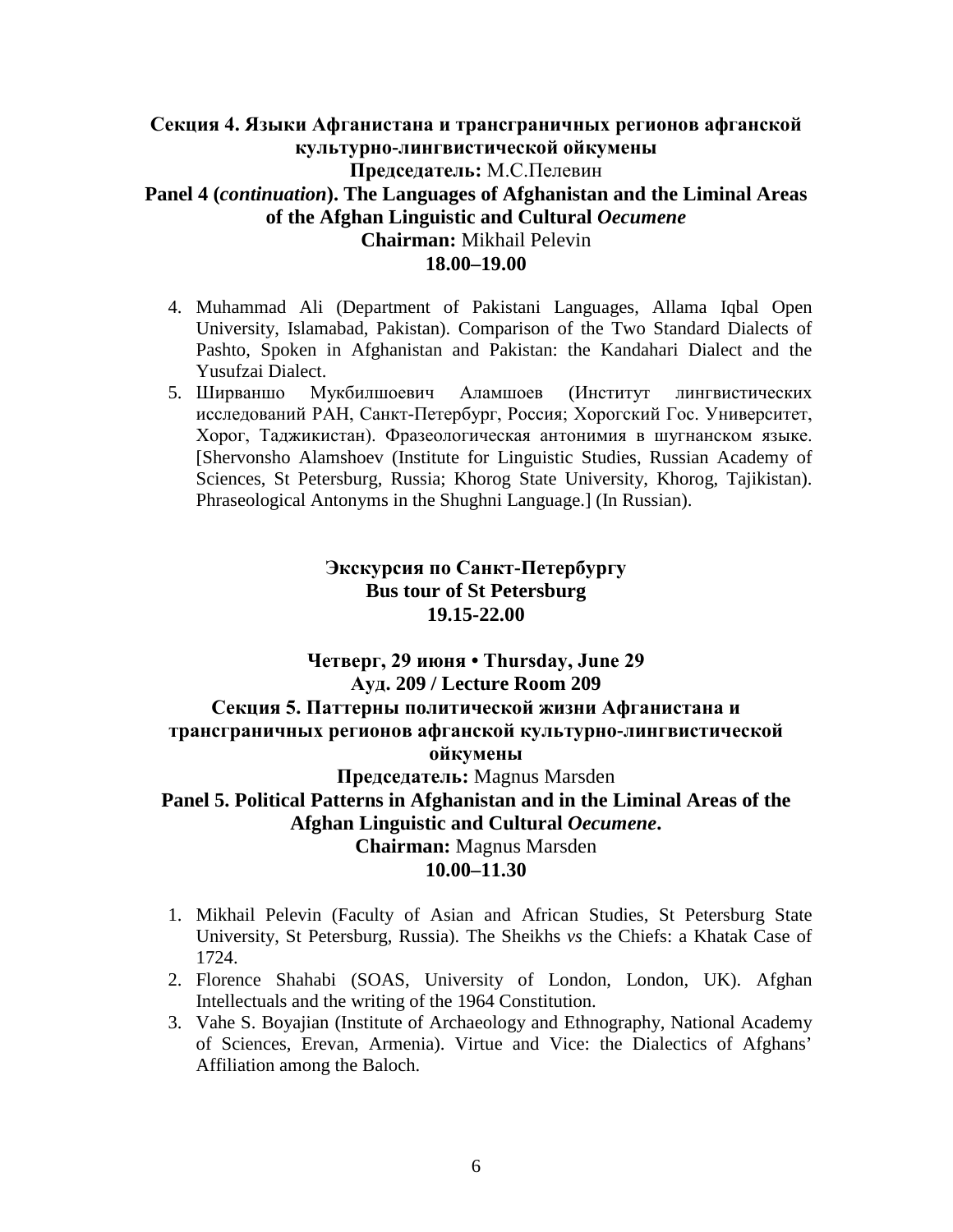#### **11.30–12.00 Перерыв/ Coffee break**

#### **12.00–13.30**

# **Секция 5. Паттерны политической жизни Афганистана и трансграничных регионов афганской культурно-лингвистической ойкумены**

### **Председатель:** М.С. Пелевин

## **Panel Five (***continuation***). Political Patterns in Afghanistan and in the Liminal Areas of the Afghan Linguistic and Cultural** *Oecumene***. Chairman:** Mikhail Pelevin

- 1. Benjamin Hopkins (The George Washington University, Washington, D.C., USA). Afghanistan as Beta-test.
- 2. Vladimir S. Boyko (Altai State Pedagogical University /Altai State University, Barnaul, Russia). The Problems and Contradictions of Modernization of Afghanistan in the 20th – 21st centuries.
- 3. Sergei Andreyev (independent scholar, St Petersburg, Russia). Traditionalism and Demodernisation: the Case of Afghanistan.

#### **13.30–14.30 Обед/ Lunch**

#### **Ауд. 209 / Lecture Room 209**

# **Секция 5. Паттерны политической жизни Афганистана и трансграничных регионов афганской культурно-лингвистической ойкумены Председатель:** С.Б. Андреев

# **Panel Five (***continuation***). Political Patterns in Afghanistan and in the Liminal Areas of the Afghan Linguistic and Cultural** *Oecumene***. Chairman:** Sergei Andreyev **14.30–16.30**

- 1. Katja Manuela Mielke (Bonn International Center for Conversion, Peace and Conflict Research Institute, Bonn, Germany). Studying Globalized Afghanistan: Evidence, Trends and Contextualization in the Area Studies Debate.
- 2. Robert D. Crews (Stanford University, Stanford, California, USA). The Afghan Shia Revolution.
- 3. Sana Haroon (University of Massachussets, Boston, USA). Sufi Fraternities and Political Integration in the Indo-Afghan Borderlands.
- 4. Марианна Станиславовна Баконина (независимый исследователь, Санкт-Петербург, Россия). Вилайет Хурасан: Талибан и Исламское государство – исламский дискурс в битве за власть. [Marianna S. Bakonina (independent scholar, St Petersburg, Russia). *Wilayah* Khorasan or Islamic State *vs* the Taliban: Religious and Political Justification of War (on the materials of the glossy *Dabiq* and *Rumiyah* magazines).] (In Russian).